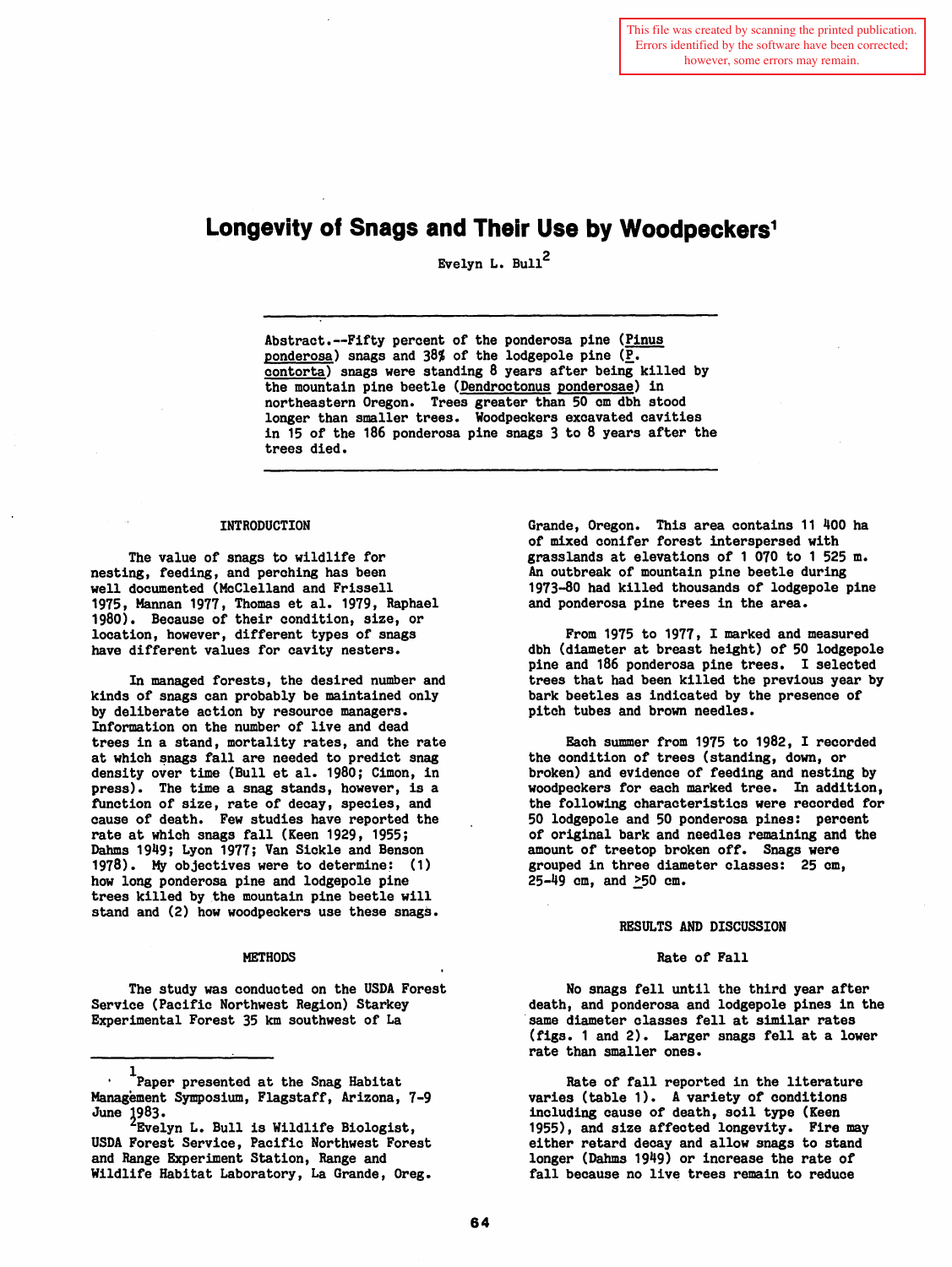

Figure 1.--Percentage of ponderosa pine snags standing, by number of years since death and diameter class, Starkey Experimental Forest, 1975-82.



Figure 2.--Percentage of lodgepole pine snags standing, by number of years since death and diameter class, Starkey Experimental Forest, 1975-82.

wind velocities (Lyon 1977). Keen (1955) reported that soil conditions influenced the rate of fall more than did cause of death.

Keen (1929, 1955) and Dahms (1949) agree that large snags fall at a lower rate than

small snags. Because sapwood is more susceptible to decay than heartwood, trees with a thicker core (larger diameter) of heartwood decay slower and stand longer.

## Woodpecker Use

There was evidence of feeding by woodpeckers on 82% of the ponderosa pine snags and 92% of the lodgepole snags within the first year after the trees were attacked by bark beetles. Woodpeckers chipped the bark off (scaled) the trunks to obtain bark beetles or larvae. The bark beetle larvae generally remained in the tree 1 year before they developed into adults and moved to a new host tree.

An average of 21% of the trunk surface of the lodgepole pine and 3% of the ponderosa pine was scaled. The lesser amount of activity on the ponderosa pines was probably due to lower insect densities or reduced accessibility because of thicker bark. The scaling occurred on the lower or middle third of the tree trunk on 83% of the trees used by the woodpeckers.

Size of tree, time since death, and broken tops were important in the selection of nest trees. Woodpeckers excavated cavities in 15 of the 186 ponderosa pine snags within the 8 years (table 2). No cavities were found in lodgepole pines or ponderosa pines less than 25 em dbh. The mean dbh of snags with cavities was 52 em, which indicated a preference for large diameter trees.

cavities were excavated in snags that had been dead 3-8 years. Some nest cavities were reused and new nests were excavated in some snags in successive years. Northern flickers (Colaptes auratus), Williamson's sapsuckers (Sphyrapicus varius), hairy woodpeckers (Picoides villosus), and white-headed woodpeckers (P. albolarvatus) were observed nesting.

The tops were broken out of 13 of the 15 snags used for nesting. Seventy-seven percent of the cavities occurred within 2 m of the broken top. Woodpeckers excavated here because the wood was probably decayed. Either the break occurred because the wood was already decayed or the wood began decaying when it was exposed by the break. The average cavity height was 16 m. Trees with cavities had  $21%$ (mean) of the top broken off and retained 98% or their bark.

# Physical Characteristics

Over the 8 years, the physical characteristics or the snags changed. The needles turned brown in 1975 but most remained on the tree. In 1976, 12% of the original needles remained; in 1977 less than 3%.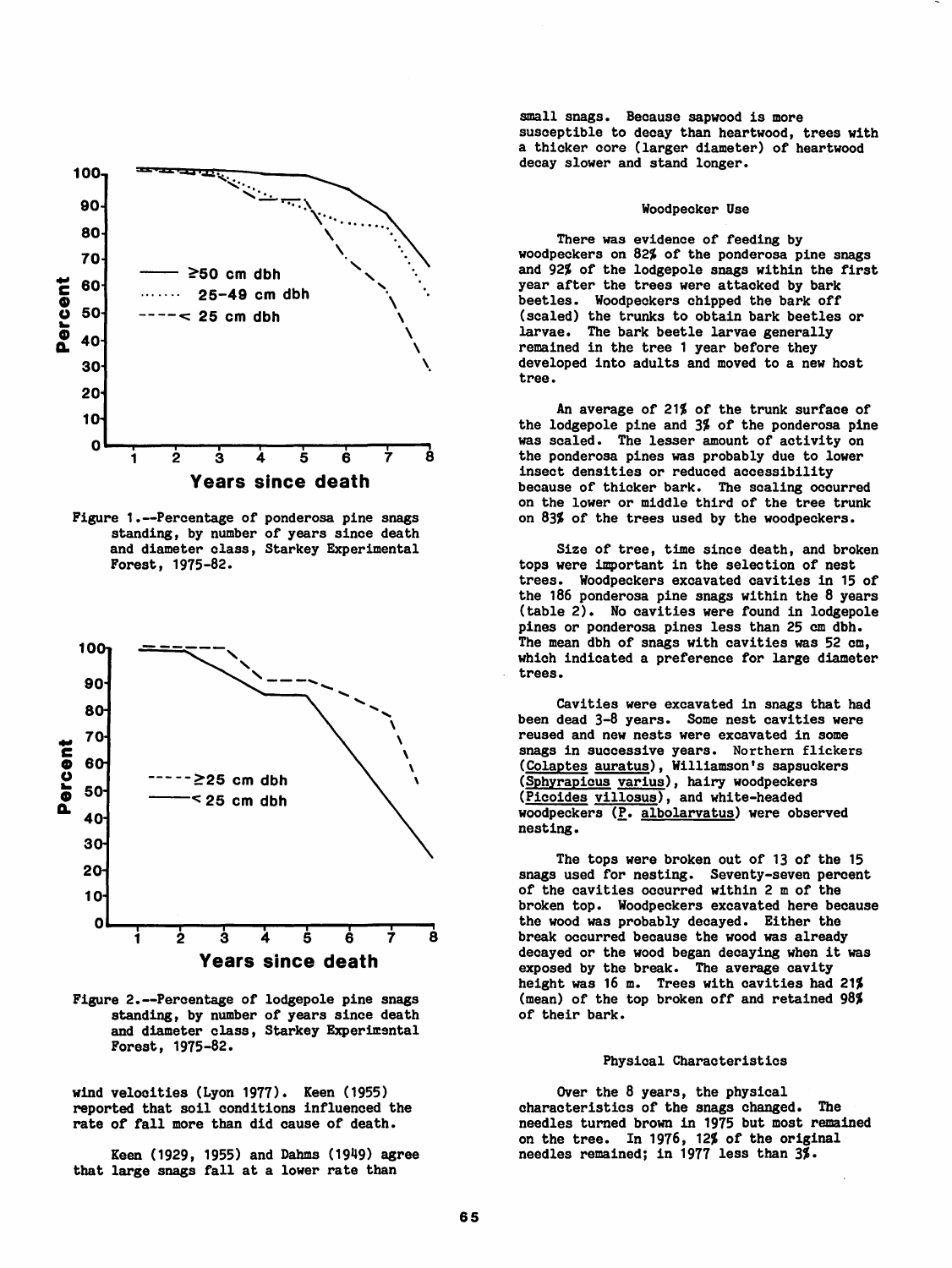| Snags                                | Keen<br>(1929) | Dahms<br>(1949) | Keen<br>(1955) | Lyon<br>(1977) | This<br>study |  |  |  |  |
|--------------------------------------|----------------|-----------------|----------------|----------------|---------------|--|--|--|--|
|                                      | Percent        |                 |                |                |               |  |  |  |  |
| Ponderosa pine:                      |                |                 |                |                |               |  |  |  |  |
| Standing after<br>8 years            | 32             | 60              | $32 - 71$      |                | 64            |  |  |  |  |
| Standing (25-49 cm)<br>after 7 years | $42^{1}$       |                 |                |                | 79            |  |  |  |  |
| Standing $(250 \text{ cm})$          |                |                 |                |                |               |  |  |  |  |
| after 7 years                        | 60             |                 |                |                | 86            |  |  |  |  |
| Lodgepole pine:                      |                |                 |                |                |               |  |  |  |  |
| Standing after<br>8 years            |                |                 |                | 63             | 38            |  |  |  |  |
|                                      |                |                 |                |                |               |  |  |  |  |

Table 1.--Comparison of snags standing reported in five studies

<sup>1</sup>Diameter class was 25-46 cm.

Table 2.--Percentage and number of ponderosa pine snags woodpecker cavities and percentage of snags with cavities that had broken tops

| <b>Years</b><br>since<br>death | Snags 25-49 cm dbh |        | Snags $\geq 50$ cm dbh |        | Snags with<br>broken tops |  |
|--------------------------------|--------------------|--------|------------------------|--------|---------------------------|--|
|                                | Percent            | Number | Percent                | Number | Percent                   |  |
|                                | 0                  |        | 0                      |        |                           |  |
|                                |                    |        |                        |        |                           |  |
|                                |                    |        | 2                      |        |                           |  |
|                                |                    |        |                        |        | 86                        |  |
|                                |                    |        |                        |        | 75                        |  |
| 6                              |                    |        | 16                     |        | 92                        |  |
|                                | 21                 |        | 17                     |        | 100                       |  |
| 8                              | 31                 |        | 33                     |        | 100                       |  |

 $1$ Numbers are cumulative; a reduction means that snags fell or sample size was smaller.

Bark retention decreased from 100% to 96% on the ponderosa pines and from 100% to 89% on the lodgepole pines over the 8 years. The bark on the lodgepole was thin, dried rapidly, loosened, and fell off more readily than on the ponderosa pine. In addition, more bark was removed by woodpeckers on the lodgepole snags.

The most apparent change in the trees was broken tops (fig. 3). Few lodgepole pines but many ponderosa pines greater than 50 em dbh had tops broken. The average amount of top broken off was  $11\frac{2}{3}$ ; the range,  $5-75\frac{2}{3}$ .

The difference in breakage between the two tree species was probably due to physical characteristics. Because the lodgepole pine snags were small in diameter and had thin bark, the wood dried rapidly. Even though there was a high percentage of sapwood, the low moisture content retarded decay. At ground level, however, soil moisture was available, the bark was thicker and retained moisture, which probably encouraged decay. The lodgepole, therefore, were more susceptible to breakage at the base than along the stem. In contrast, the bark of the ponderosa pine snags was thicker, retained more moisture, and was therefore more susceptible to decay and breakage along the entire stem.